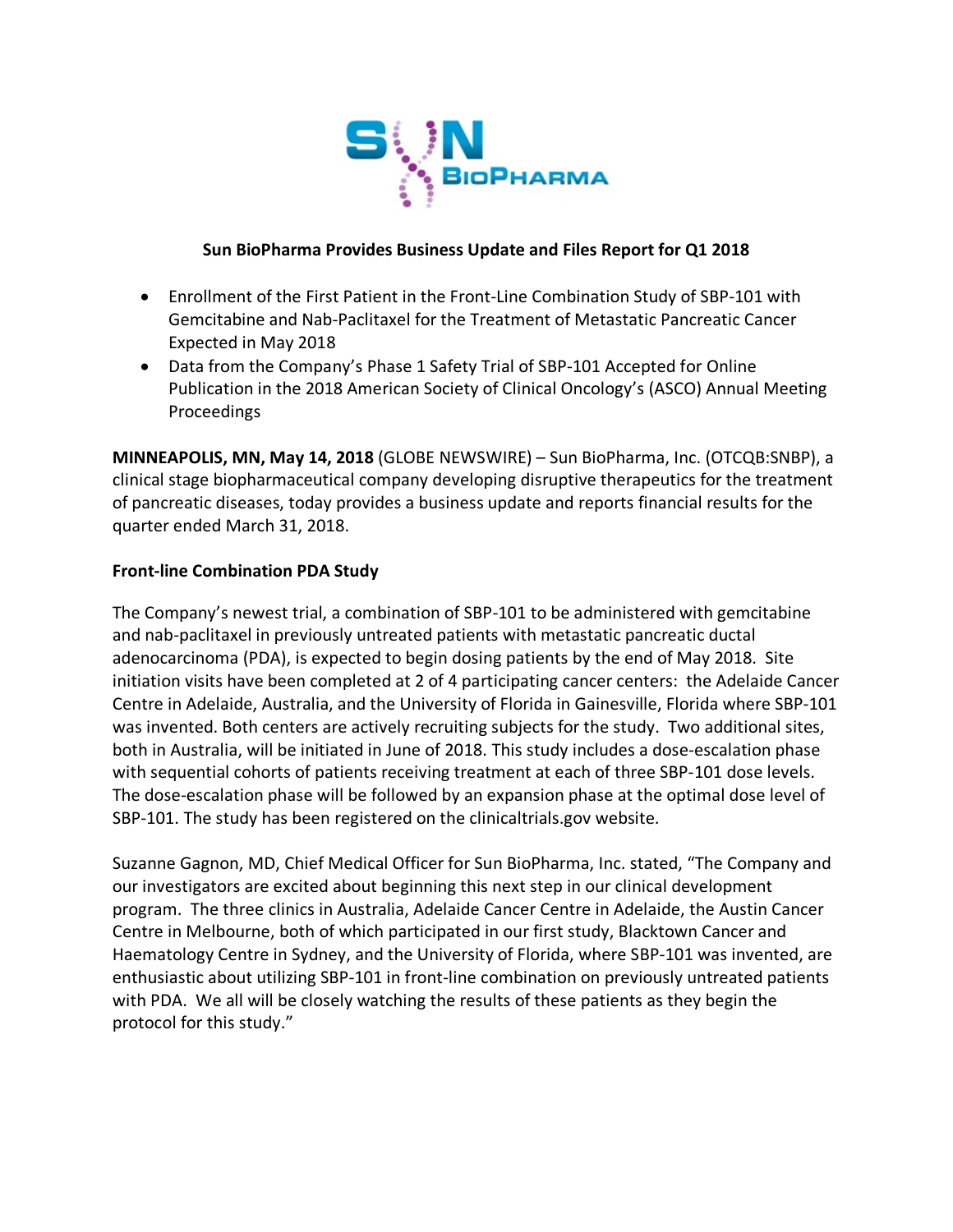## **Abstract of Phase 1 Dose Escalation Safety Trial Accepted by ASCO for Online Journal Publication**

The Phase 1 dose escalation safety trial studied SBP-101 in patients with previously treated locally advanced or metastatic PDA. In total, 29 patients were enrolled in the study, 26 of whom had received multiple prior chemotherapy regimens. Study data were reviewed by the principal investigators and Data Safety Monitoring Board and submitted to the American Society for Clinical Oncology (ASCO). An abstract was accepted for online publication in the 2017 Annual Clinical Proceedings on May 16, 2018.

Michael Cullen, MD, MBA, Founder and Executive Chairman of Sun BioPharma, Inc. said, "This abstract reviewed significant data points observed in our first study of SBP-101 in heavily pretreated pancreatic cancer patients which resulted in a recommended dose for study in frontline treatment of pancreatic cancer patients. Signals of efficacy such as stable disease, reductions in the tumor marker, CA 19-9, and encouraging survival data were reported. We are pleased that this peer-reviewed abstract will be available for access by clinicians around the world."

### **Financial Results for the Three Months ended March 31, 2018**

#### *Operating Results*

General and administrative ("G&A") expenses decreased 47.4% to \$658,000 in the first quarter of 2018 down from \$1.2 million in the first quarter of 2017. An increase in stock compensation expense associated with options granted in exchange for release from continegent payment obligations was mostly offset by a corresponding decrease in salary expense in the quarter. The remaining decrease in G&A expenses is primarily the result of a decrease in stock-based compensation expense offset by the expense of options granted for the release.

Our research and development ("R&D") expenses decreased 22% to \$580,000 in the first quarter of 2018 down from \$744,000 in the first quarter of 2017. The decrease was due primarily to decreased salary expense associated with fewer employees and other expenses reduced due to the completion of the Company's dose escalation phase clinical study in late 2017.

Other income and expense, net, was a net expense of \$543,000 and \$3.7 million for the three months ended March 31, 2018 and 2017, respectively. Other expenses in the current quarter was primarily interest expense on the Company's convertible notes payable. Other expense in the quarter ended March 31, 2017 includes a non-cash charge of \$3.7 million related to the induced conversions of \$2.9 million of convertible promissory notes, including accrued but unpaid interest.

Net loss in the first quarter of 2018 was \$1.7 million, or \$0.45 per diluted share, compared to a net loss of \$5.7 million, or \$1.73 per diluted share, in the first quarter of 2017.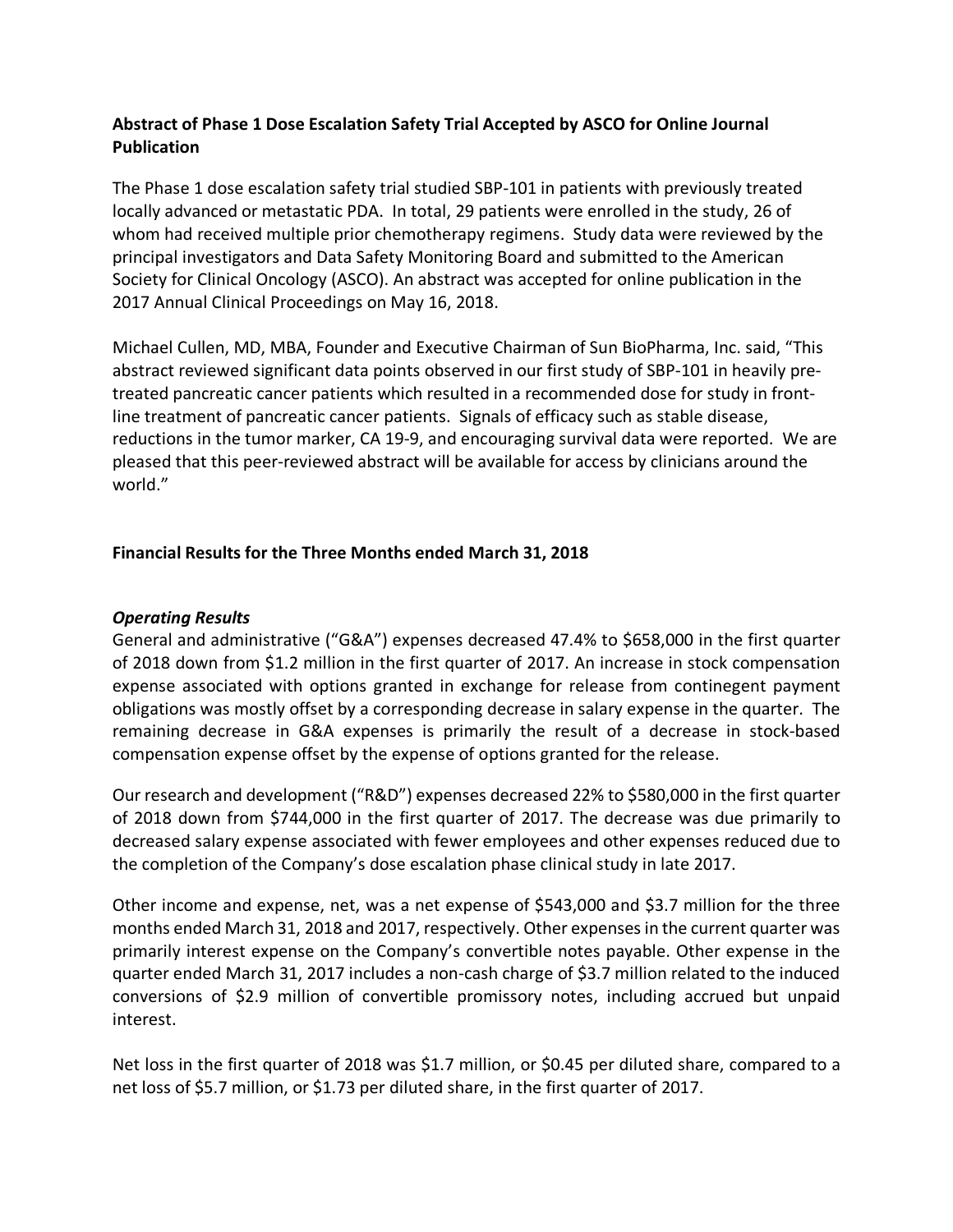#### *Balance Sheet and Cash Flow*

Total cash was \$1.2 million as of March 31, 2018, compared to \$152,000 as of December 31, 2017. Total current assets were \$1.8 million and \$767,000 as of March 31, 2018, and December 31, 2017, respectively. This increase is the result of our current quarter sale of equity securities in the Purchase Agreement totalling \$1.26 million partially, offset by the use of cash to fund operations.

Current liabilities decreased to \$3.9 million as of March 31, 2018, compared to \$4.2 million as of December 31, 2017. The decrease in current liabilities resulted primarily from the waiver of payment of deferred salaries offset in part by accrued interest on the convertible notes payable.

Net cash used in operating activities was \$588,000 in the three-months ended March 31, 2018, compared to \$1.1 million in the same period of the prior year. The net cash used in each of these periods primarily reflects the net loss for these periods and was partially offset by the effects of changes in operating assets and liabilities. In the three months ended March 31, 2017, the net loss is also offset by non-cash charges recorded for the loss on induced debt conversion and share-based compensation.

### **About SBP-101**

SBP-101 is a first-in-class, proprietary, polyamine compound designed to exert therapeutic effects in a mechanism specific to the pancreas. Sun BioPharma originally licensed SBP-101 from the University of Florida Research Foundation in 2011. The molecule has been shown to be highly effective in preclinical studies of human pancreatic cancer models, demonstrating superior activity to existing FDA-approved chemotherapy agents. Combination therapy potential has also been shown for pancreatic cancer. SBP-101 is expected to differ from current pancreatic cancer therapies in that it specifically targets the exocrine pancreas and has shown efficacy against primary and metastatic disease in animal models of human pancreatic cancer. Therefore management believes that SBP-101 may effectively treat both primary and metastatic pancreatic cancer, while leaving the insulin-producing islet cells and non-pancreatic tissue unharmed.

#### **About Sun BioPharma**

Sun BioPharma Inc. is a clinical-stage biopharmaceutical company developing disruptive therapeutics for urgent unmet medical needs. The Company's development programs target diseases of the pancreas, including pancreatic cancer and pancreatitis; the Company's initial product candidate is SBP-101 for the treatment of patients with pancreatic cancer. SBP-101 was invented by Raymond Bergeron, Ph.D., a Distinguished Professor Emeritus at the University of Florida. Sun BioPharma has scientific collaborations with pancreatic disease experts at Cedars Sinai Medical Center in Los Angeles, the University of Miami, the University of Florida, the Mayo Clinic Scottsdale, the Austin Health Cancer Trials Centre in Melbourne, Australia and the Ashford Cancer Centre in Adelaide, Australia. The Company's independent Data Safety Monitoring Board (DSMB) is Chaired by James Abbruzzese, MD, Professor of Medicine, Charles Johnson, M.D. Professor of Medicine, a member of the Duke Cancer Institute and Chief, Division of Medical Oncology at Duke University School of Medicine. Further information can be found at: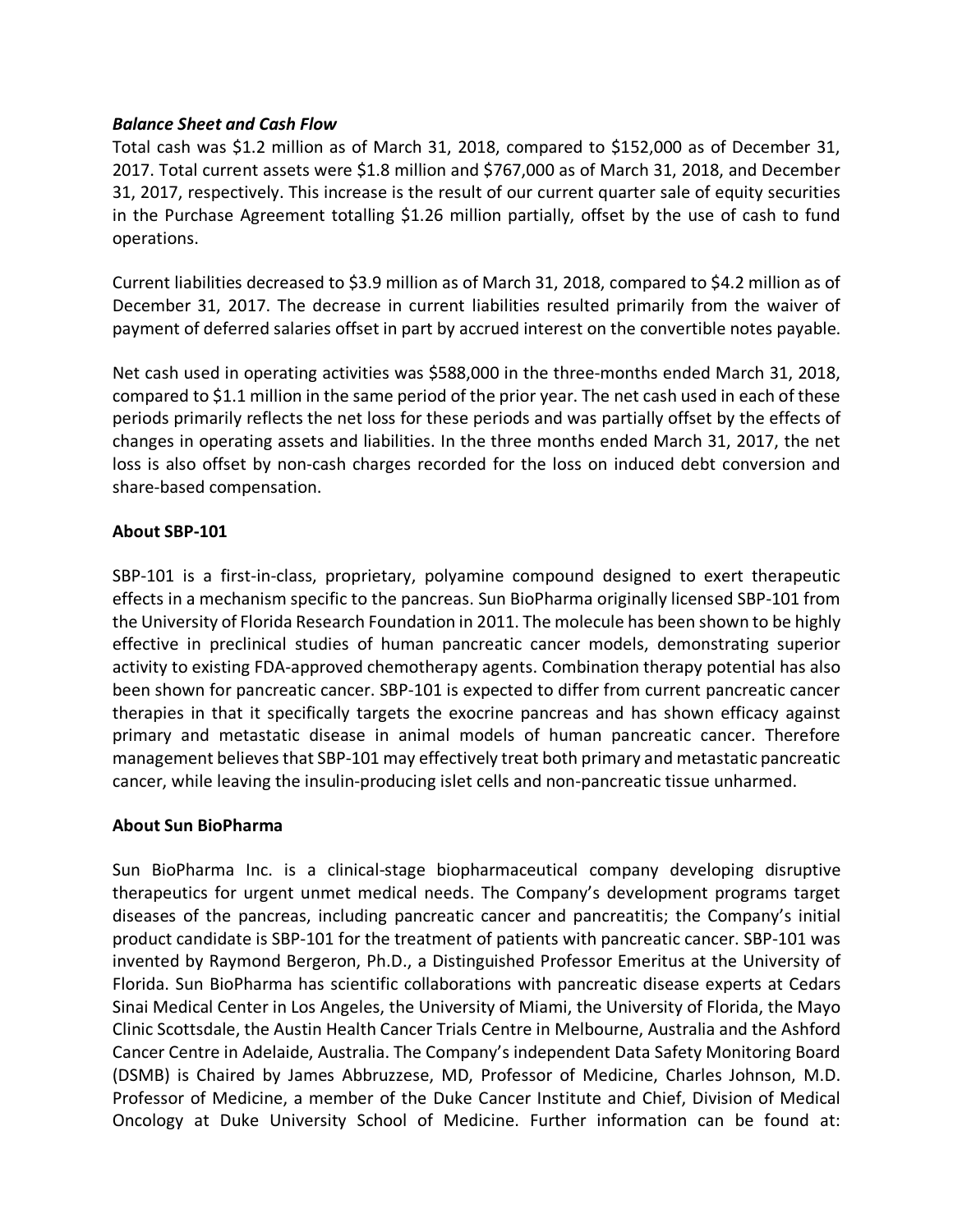www.sunbiopharma.com. Sun BioPharma's common stock is currently quoted on the OTCQB tier of the over-the-counter markets administered by the OTC Markets Group, Inc. under the symbol: SNBP.

#### **Cautionary Statement Regarding Forward-Looking Statements**

This press release contains "forward-looking statements" within the meaning of the Private Securities Litigation Reform Act of 1995. For example, statements regarding the timing and funding requirements for pending and future clinical tirals, results of the same, and potential requirements for and sources of additional financing are forward-looking statements. Any other statements that are not historical fact (including, but not limited to statements that contain words such as "anticipate," "believe," "estimate," "expect," "may," "plan," "will," and similar terms) should also be considered to be forward-looking statements. Forward-looking statements are not a guarantee of future performance or results, and will not necessarily be accurate indications of the times at, or by, which such performance or results will be achieved. Forwardlooking statements are based on information available at the time the statements are made and involve known and unknown risks, uncertainties and other factors that may cause our results, levels of activity, performance or achievements to be materially different from the information expressed or implied by such forward-looking statements, including, without limitation, our need to obtain additional capital, which may not be available on acceptable terms or at all, risks inherent in the development and/or commercialization of potential products, uncertainty in the results or timing of clinical trials or regulatory approvals, timing of necessary regulatory processes relating to the reverse stock split, and other material changes in our business that could jeopardize our ability to qualify for listing on a national securities exchange. Actual results may differ materially from the results anticipated in these forward-looking statements and as such should be evaluated together with the many uncertainties that affect the Company and its business, particularly those disclosed from time to time in its filings with the Securities and Exchange Commission. Stockholders and other readers are cautioned not to place undue reliance on forward-looking statements, which speak only as of the date on which they are made. The Company disclaims any intent or obligation to update these forward-looking statements, except as required by law.

**Contact Information: Investor & Media Contact:** Tammy Groene – Sun BioPharma, Inc. 952 479 1196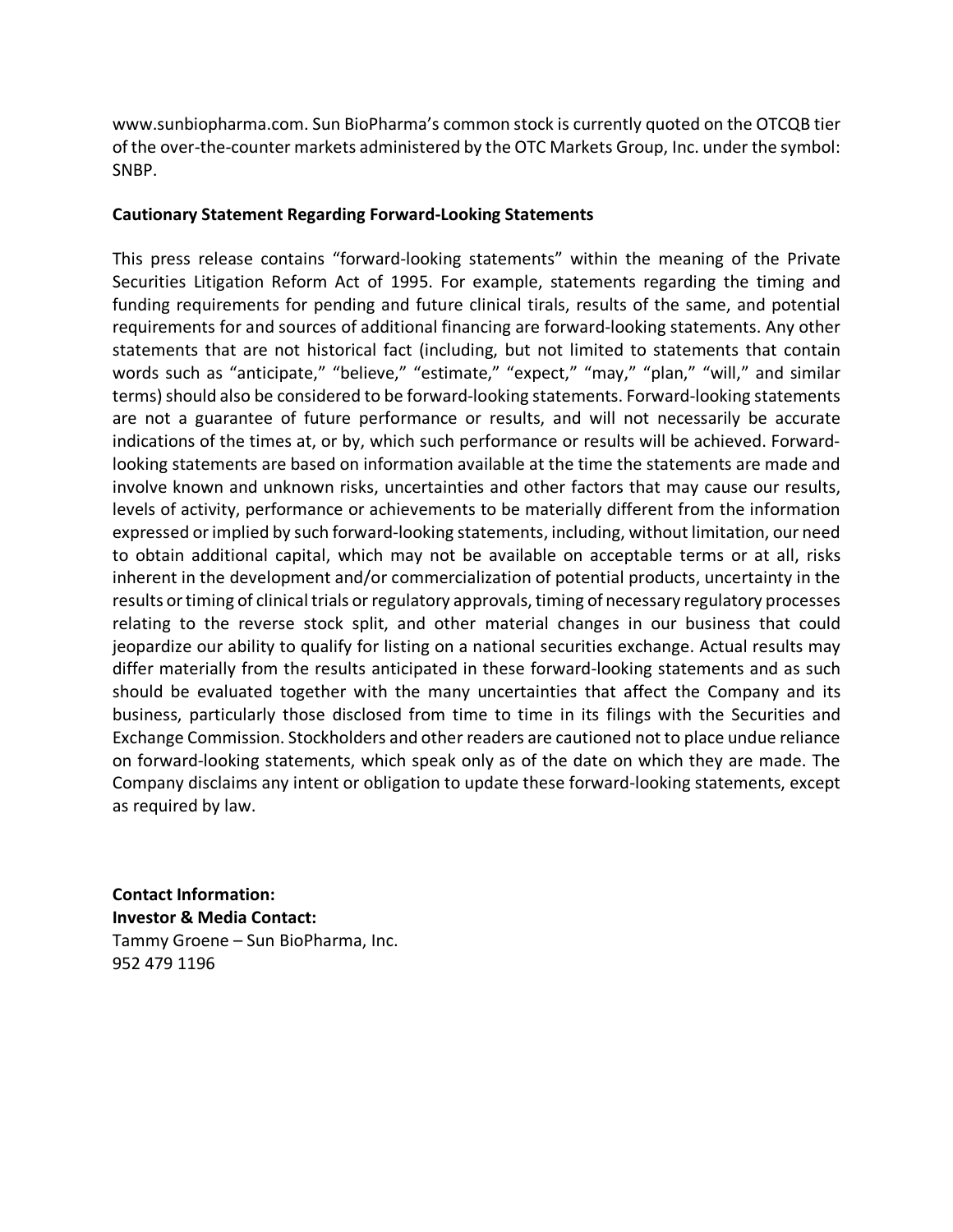## **Sun BioPharma, Inc. Consolidated Statements of Operations and Comprehensive Loss** (unaudited)

(In thousands, except share and per share amounts)

|                                                         |                    | Three Months Ended March 31, | Percent       |           |          |
|---------------------------------------------------------|--------------------|------------------------------|---------------|-----------|----------|
|                                                         |                    | 2018                         |               | 2017      | Change   |
| Operating expenses                                      |                    |                              |               |           |          |
| General and administrative                              | $\mathbf{\hat{S}}$ | 658                          | $\mathcal{S}$ | 1,250     | $-47.4%$ |
| Research and development                                |                    | 580                          |               | 744       | $-22.0$  |
| Operating loss                                          |                    | (1,238)                      |               | (1,994)   | $-37.9$  |
|                                                         |                    |                              |               |           |          |
| Other income (expense):                                 |                    |                              |               |           |          |
| Grant income                                            |                    | 10                           |               |           | nm       |
| Interest expense                                        |                    | (473)                        |               | (199)     | 137.7    |
| Loss on induced debt conversions                        |                    |                              |               | (3,696)   | nm       |
| Other (expense) income                                  |                    | (80)                         |               | 164       | nm       |
| Total other income (expense)                            |                    | (543)                        |               | (3,731)   | $-85.4$  |
|                                                         |                    |                              |               |           |          |
| Loss before income tax benefit                          | \$                 | (1,781)                      | $\mathbb{S}$  | (5, 725)  | $-68.9$  |
|                                                         |                    |                              |               |           |          |
| Income tax benefit                                      |                    | 28                           |               | 152       | $-81.6$  |
|                                                         |                    |                              |               |           |          |
| Net loss                                                |                    | (1,753)                      |               | (5.573)   | $-68.5$  |
| Foreign currency translation adjustment gain (loss)     |                    | 69                           |               | (162)     | nm       |
| Comprehensive loss                                      |                    | (1,684)                      | S             | (5, 735)  | $-70.6%$ |
|                                                         |                    |                              |               |           |          |
| Basic and diluted net loss per share                    | \$                 | (0.45)                       | $\mathbb S$   | (1.73)    | $-74.0%$ |
| Weighted average shares outstanding - basic and diluted |                    | 3,927,296                    |               | 3,221,229 | 21.9%    |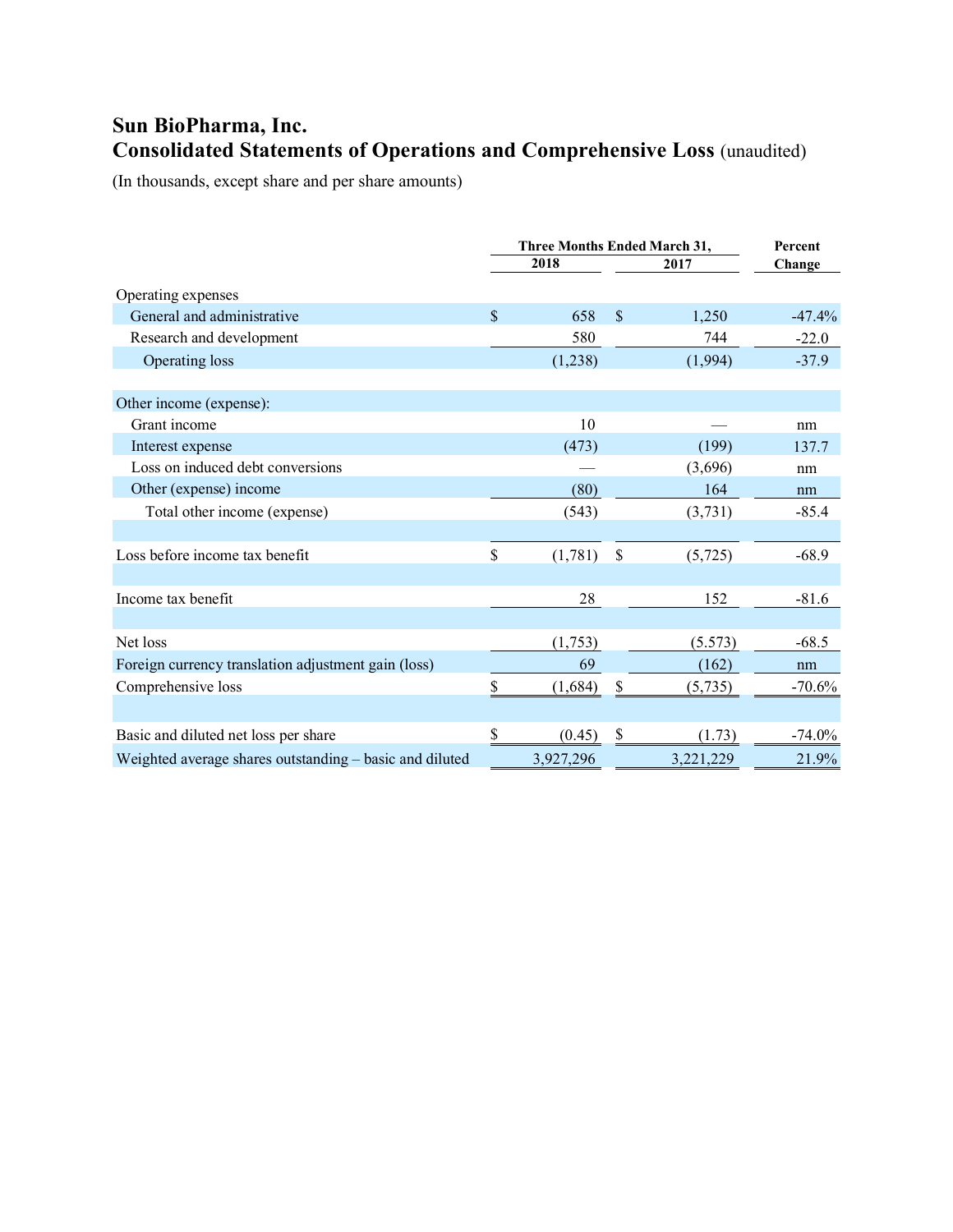# **Sun BioPharma, Inc. Consolidated Balance Sheets** (unaudited)

(In thousands, except share amounts)

|                                                                                  |             | March 31, 2018 | December 31, 2017 |                |  |
|----------------------------------------------------------------------------------|-------------|----------------|-------------------|----------------|--|
| <b>ASSETS</b>                                                                    |             |                |                   |                |  |
| Current assets:                                                                  |             |                |                   |                |  |
| Cash                                                                             | \$          | 1,169          | \$                | 152            |  |
| Prepaid expenses and other current assets                                        |             | 152            |                   | 195            |  |
| Income tax receivable                                                            |             | 448            |                   | 420            |  |
| Total current assets                                                             |             | 1,769          |                   | 767            |  |
| Other assets                                                                     |             | 56             |                   |                |  |
| <b>Total assets</b>                                                              | $\mathbb S$ | 1,825          | $\mathbb{S}$      | 767            |  |
|                                                                                  |             |                |                   |                |  |
| <b>LIABILITIES AND STOCKHOLDERS' EQUITY</b>                                      |             |                |                   |                |  |
| Current liabilities:                                                             |             |                |                   |                |  |
| Accounts payable                                                                 | $\mathbf S$ | 1,222          | \$                | 1,196          |  |
| Accrued expenses                                                                 |             | 94             |                   | 1,254          |  |
| Deposits                                                                         |             | 350            |                   |                |  |
| Convertible notes payable – current portion, net                                 |             | 1,955          |                   | 1,525          |  |
| Term debt, current portion                                                       |             | 50             |                   | 14             |  |
| Accrued interest                                                                 |             | 224            |                   | 181            |  |
| Total current liabilities                                                        |             | 3,895          |                   | 4,170          |  |
|                                                                                  |             |                |                   |                |  |
| Long-term liabilities:                                                           |             |                |                   |                |  |
| Term debt, noncurrent portion                                                    |             | 250            |                   | 286            |  |
| Total long-term liabilities                                                      |             | 250            |                   | 286            |  |
|                                                                                  |             |                |                   |                |  |
| Stockholders' deficit:                                                           |             |                |                   |                |  |
| Preferred stock, \$0.001 par value; 10,000,000 authorized; no shares             |             |                |                   |                |  |
| issued or outstanding as of March 31, 2018 and December 31,                      |             |                |                   |                |  |
| 2017                                                                             |             |                |                   |                |  |
| Common stock, \$0.001 par value; 100,000,000 authorized;                         |             |                |                   |                |  |
| $4,093,852$ and $3,841,652$ shares issued and outstanding, as of                 |             | $\overline{4}$ |                   | $\overline{4}$ |  |
| March 31, 2018 and December 31, 2017, respectively<br>Additional paid-in capital |             | 28,678         |                   | 25,625         |  |
| Accumulated deficit                                                              |             | (30,906)       |                   | (29, 153)      |  |
| Accumulated other comprehensive gain (loss), net                                 |             | (96)           |                   | (165)          |  |
| Total stockholders' deficit                                                      |             | (2,320)        |                   | (3,689)        |  |
|                                                                                  | \$          | 1,825          | \$                |                |  |
| Total liabilities and stockholders' deficit                                      |             |                |                   | 767            |  |